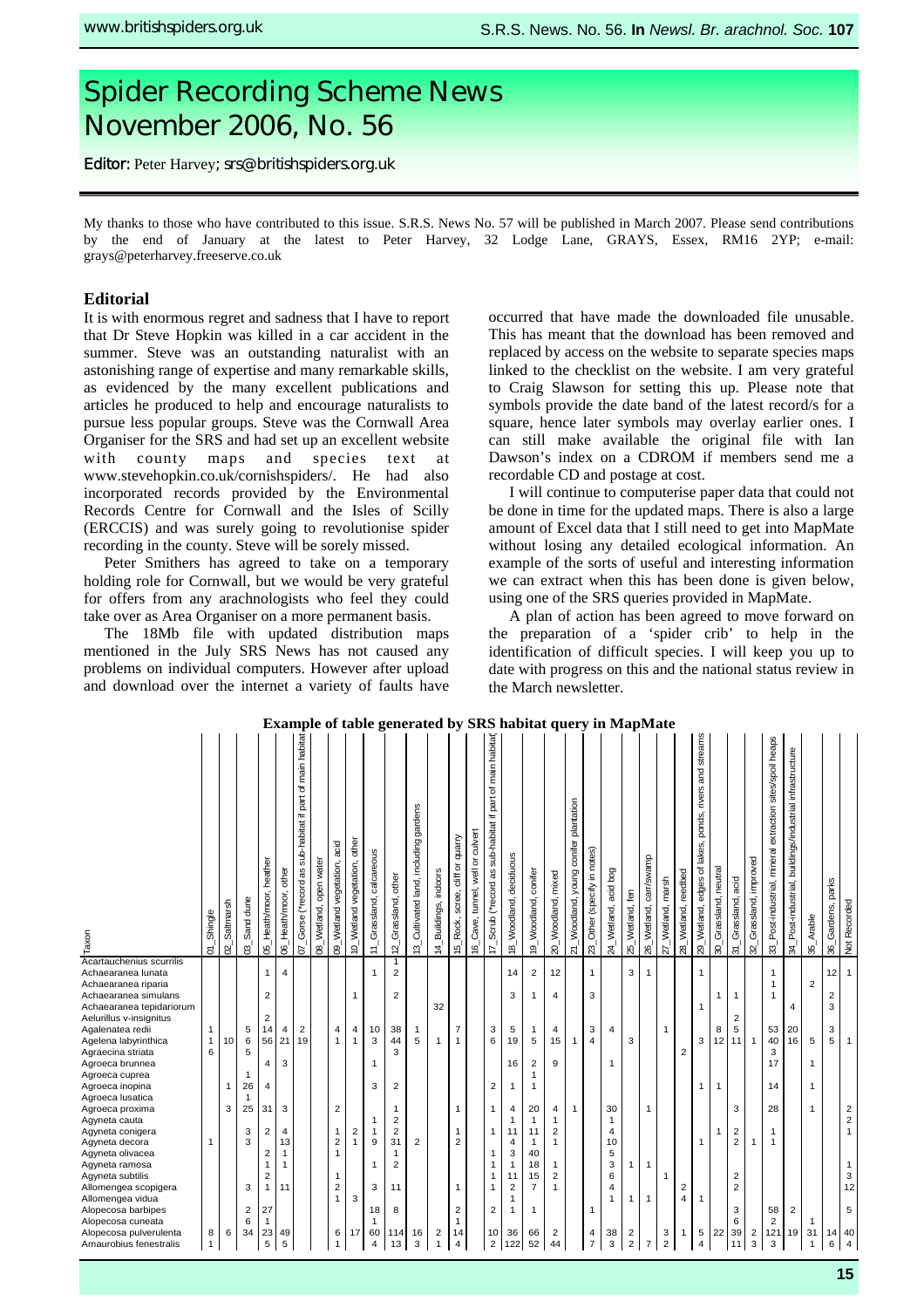# *Pardosa lugubris* **(Walckenaer, 1802) at Grass Wood, North Yorkshire**

#### by Paul Lee<sup>\*</sup> and Richard Price<sup>o</sup>

The first report of *Pardosa lugubris sensu stricto* from Britain was based on specimens collected from the RSPB Abernethy reserve in Scotland (Harvey, 2004). As early as 1999 Ian Dawson collected specimens that were only later recognised as *P. lugubris*. Ian also discovered the species at Corrimony. Further specimens were collected by Mike Davidson in 2004 from three sites in Glen Affric and from woodland near Inveran in Sutherland (Peter Harvey, pers. comm.) but until now, these Scottish sites have remained the only British locations known for *P. lugubris* s.s.

On the final day of the 2006 BAS weekend at Malham Tarn one of us (RP) was invited to accompany Ted and Gillian Lovesey on a visit to the Yorkshire Wildlife Trust reserve at Grass Wood, north of the village of Grassington in Wharfedale. Grass Wood is an important SSSI, one of the few remaining areas of ancient ash woodland in the Yorkshire Dales. The ground flora is especially rich, and it is the only known site for native Lady's Slipper Orchid in Britain. Unfortunately it was extensively planted with conifers some 60 years ago, but the YWT is working to remove the exotics and replace them with native trees. From an arachnological perspective, Grass Wood is important as one of very few northern sites for the impressive green spider *Micrommata virescens*. It was with the hope of re-finding *Micrommata* that Jennifer Newton had suggested a visit to the site. The section of the woodland visited was on a south-west facing slope where accumulations of loose limestone scree appeared to be suppressing the vegetation and had created a number of small clearings. Ted Lovesey, who now paints rather than records the natural world, offered to help in the hunt for spiders. After a brief five minute search amongst the scree at grid reference SD9829765316, Ted presented a spider to RP describing it as 'a *Pardosa* that might be interesting'. The specimen was a rather sad looking mature male that had proven to be agile despite having only three legs. It was a rainy day and the conditions eventually ended our visit to the wood without discovering further *Pardosa* specimens.

After struggling to identify the specimen at home, RP eventually submitted it to PL as part of an assignment for an MSc course being undertaken with the University of Birmingham. PL determined the specimen as *Pardosa lugubris sensu stricto* before sending it, firstly to Peter Harvey and then to Peter Merrett, for confirmation.

In almost all respects the specimen agrees closely with the diagnostic features noted by Töpfer-Hofmann *et al.* (2000). Peter Merrett considered the dorsal surface of the cymbium to be less convex than it might be but it was this convexity that first alerted PL to the possibility that the specimen was *P. lugubris*. The prominent cymbial claw characteristic of the species is reduced on the left palp and it was only after noting the convexity of the cymbium that the right palp with its typical claw was checked. Both palps have the expected paler brownish tip to the cymbium. The ratio of tip-length to cymbium-length is c.0.32 and falls at the lower end of the range (0.32-0.37) given by Töpfer-Hoffmann *et al.* (2000). The specimen displays the blackish anterior spinners that are also found

in the female and are significantly darker than the same structures in *Pardosa saltans*.

Although the Scottish specimens of *P. lugubris* have all been found within areas of Caledonian pine (Harvey, 2004), elsewhere in Europe the spider occurs in a wide range of forest types, both coniferous and deciduous, and has even been found in hedgerows (Töpfer-Hofmann *et al.*, 2000). Therefore there is no reason to suppose that *P. lugubris* was introduced to Grass Wood during the coniferisation of much of the area during the middle of the last century. It seems likely that *P. lugubris* awaits discovery in more woodlands, at least in northern England and Scotland, and both *P. saltans* and *P. lugubris* may well occur together on some sites. Thus we reiterate Peter Harvey's encouragement to check your specimens of *P. saltans,* wherever they may have been collected, and submit any possible *P. lugubris* to the Verification Panel (see S.R.S. News No. 48 **In** *Newsl. Br. arachnol. Soc.* **99**) for checking.

We are very grateful to Ted and Gillian Lovesey for kindly taking RP on the outing to Grass Wood and to Ted for collecting the spider. Thanks also to Jennifer Newton for providing background information on Grass Wood and for arranging permission to collect there in the first place and to Peter Harvey and Peter Merrett for their assistance in verifying the identity of the specimen and providing valuable information on the spider.

#### **References**

- Harvey, P.R. 2004. *Pardosa lugubris sensu stricto* in Britain. S.R.S. News No.50. **In** *Newsl. Br. arachnol. Soc*. **101**: 8-9.
- Töpfer-Hofmann, G., Cordes, D. & Helversen, O.von. 2000. Cryptic species and behavioural isolation in the *Pardosa lugubris* group (Araneae, Lycosidae), with description of two new species. *Bull. Br. arachnol. Soc.* **11**(7): 257-274.
- \* Oakdene, The Heath, Tattingstone, IPSWICH IP9 2LX o
- <sup>o</sup> 121, Marina, ST LEONARDS ON SEA, TN38 0BN

# **Discovery of** *Holocnemus pluchei* **colony at Welford, Stratford upon Avon**

## by Pip Taylor

With the cessation of regularly fumigating our glass houses with pesticides and the introduction of an Integrated Pest Management program (IPM) we at W J Findon & Son have noticed a dramatic increase in beneficial predators at our sites. The first unusual spider to colonise our Stratford branch was *Achaearanea tepidariorum*. Then *Larinioides sclopetarius* turned up followed by *Uloborus plumipes*. As local Environment Coordinator I have instructed staff to report anything unusual to me for investigation. An unusual spider was reported at our Welford nurseries (CV37 8QH) by maintenance man Bill Smillie. They have colonised one side of a glass house and have been positively identified by Peter Harvey as *Holocnemus pluchei*, and this would appear to be the first recorded breeding colony in the UK.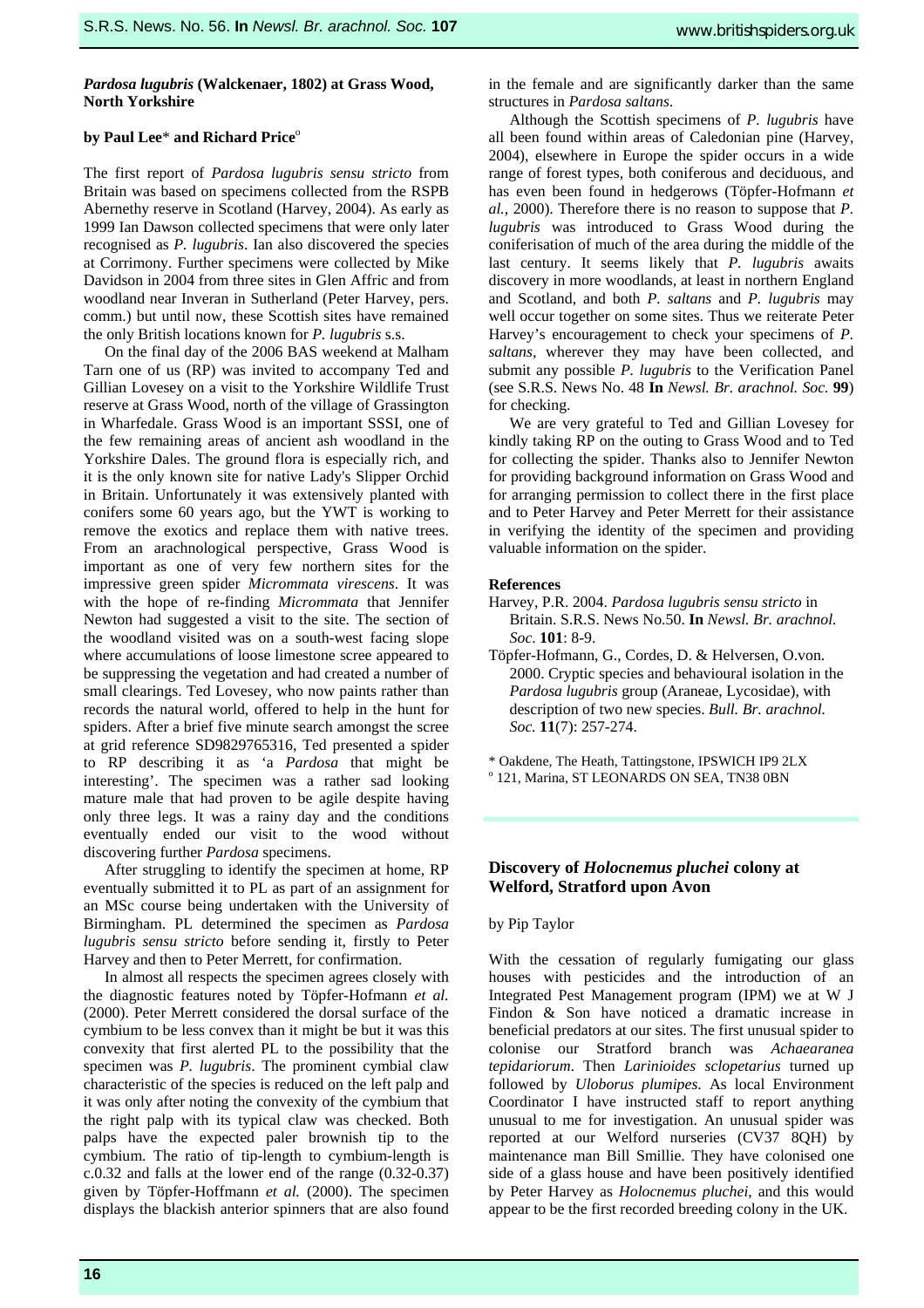

*Holocnemus pluchei* **photograph © Russ Woodcock** 



*Holocnemus pluchei* **webs on side of glasshouse photograph © Russ Woodcock** 

E-mail: pip.taylor@findons.com

## **Some Nottinghamshire Spiders**

#### by Howard Williams

In August 2003 Tom Faulds, Trevor Harris and I made two visits of some 8 hours in all to Sherwood Forest Country Park (SFCP), where we beat, swept and grubbed two smallish areas of heathland and one of oak woodland. To these can be added two very brief visits by me in the same year and an even briefer one in 2005. The idea was to see if some of the uncommon species found there in the large-scale BAS survey of 1979 organized by Lawrence Bee were still present. In this we were reasonably successful. The number of spiders identified in the end was by no means as extensive as in the original survey, but that was not the object; we were not as organized or equipped, and no pitfall or other trapping methods were used. In all there were 69 records representing 48 species. Immatures not recorded were noted from the following families: Linyphiidae, Lycosidae, Agelenidae, Dictynidae, Clubionidae, Gnaphosidae.

Some of the more interesting of the 1979 spiders whose continued presence was confirmed were: *Steatoda phalerata*; *Meta bourneti* (Nb) (a 1987 record also exists for this species); *Araneus marmoreus* v. *pyramidatus*; *Cercidia prominens*; *Zora silvestris* (RDB2); *Thanatus striatus*.

Lawrence Bee states that he had observed *Meta bourneti* near ancient oak trunks in the forest. We found it in the more conventional location of a GPO service pit whose manhole cover is walked over daily by hundreds of visitors. When the cover was lifted for us in July 2003, large numbers of impressively sized females and their equally impressive white spherical egg sacs were revealed. The sudden influx of light caused some consternation among the spiders as they moved cumbrously to seek out shadier areas. The Park staff were as impressed by them as I was – I had never seen the species before, though I had seen its reddercoloured cousin, *Meta menardi*, in the caves of Creswell Crags back in 1992. In August 2006 the cover was raised again, and the colony still thrives. This service pit is dry, containing cables running in conduits to various parts of the Visitor Centre, and no doubt the spiders scatter themselves via these. What these large spiders feed upon in total, unbroken darkness is hard to imagine. Interestingly, when the cover of a nearby wet sewage pit was raised, it contained nothing at all.

There are plans for restructuring this part of the Country Park, removing the Visitor Centre across the road in order to relieve pressure on the ancient oaks areas, some being in close proximity. At least the rangers are aware of the presence of this spider at the Centre itself, and hopefully measures will be taken to ensure that this underground site (and possibly others similar to it) are safeguarded rather than obliterated once the need for them has gone.

The rarest spider rediscovered from 1979 is undoubtedly *Zora silvestris* which is abundant on both heathland areas (one site dryer than the other). Among the grasses on the sandy soil here there is heather, and *Zora* lives in and on both. It is a very rare spider, the few other records of it being pre-1979 in a few counties in the south of England. It is good to know it still flourishes here in the heart of England.

Four other species found there seem to be new records for SFCP. The first, *Nesticus cellulanus*, was recorded in 2003, not unsurprisingly, in the same location as *Meta bourneti* (but not in 2006). It also appears to be the only Notts record for this species. Two others are the uncommon *Walckenaeria furcillata* (2003) and *Philodromus collinus* (Nb) (2005), the former on heathland, the latter uncharacteristically walking across a pathway between broad-leaf trees. *Tegenaria agrestis* also appears to be a new site record here.

2003 was a good year, being the year also that *Hyptiotes paradoxus* (RDB3) was discovered in Carlton Wood, N. Notts in yews. (Newsletter 98, Nov.2003). Tom and I found it again in August 2006 in much the same place in the wood (1 female and 3 immatures). It seems to be surviving here at a low population level, which is good news as this is the only site for it in central/northern England east of the Pennines. There must be other pockets of *Hyptiotes* in places like Clumber Park or even much smaller pieces of woodland with yew and broad-leaf trees in close proximity.

At Misson Carr *Synageles venator* was still present (2006) on post-and-rail fencing and even posed for photos this time. Sweeping and beating produced several specimens of *Achaearanea simulans* (Nb) which has thus proved more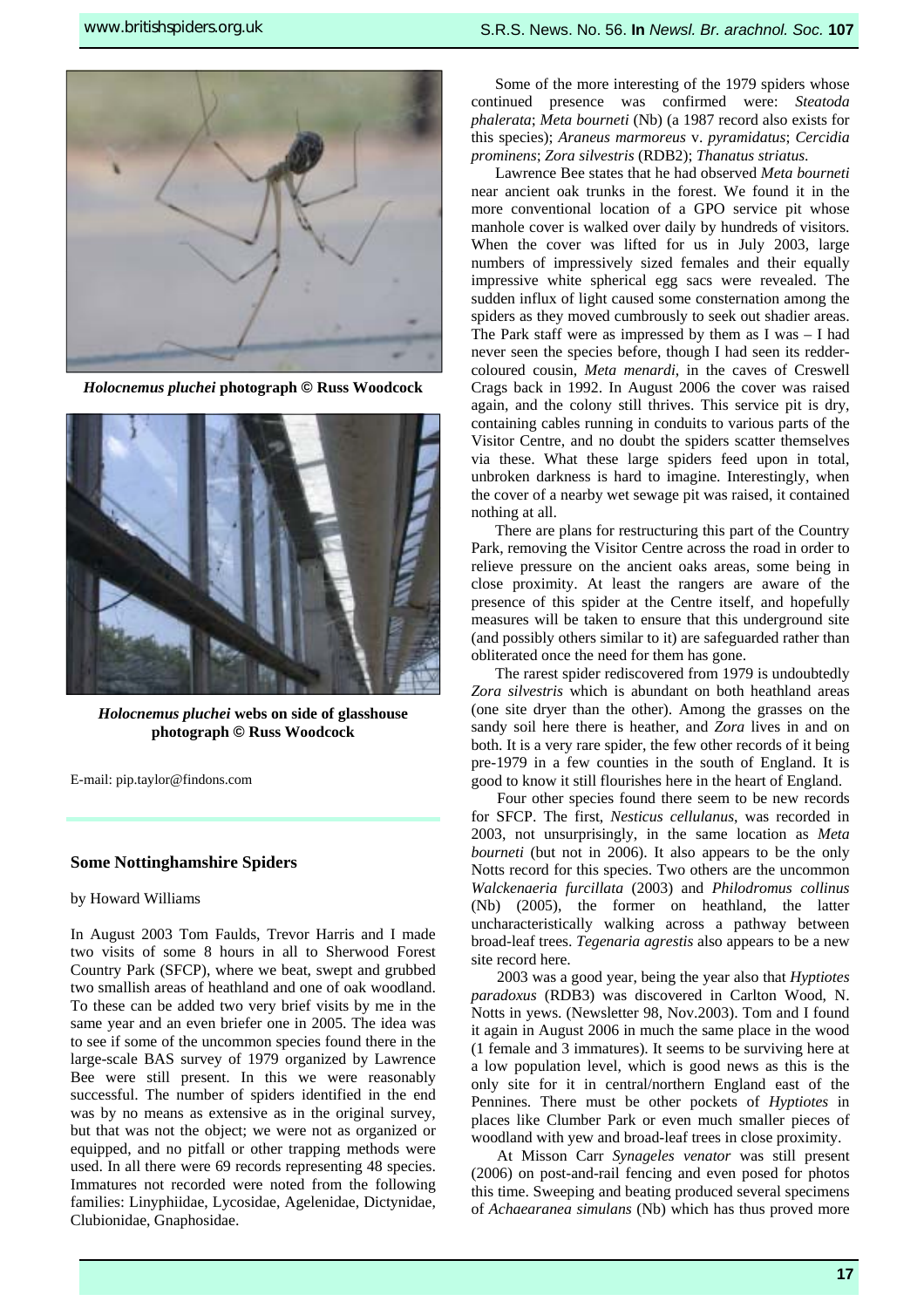

*Hyptiotes paradoxus* **at CarltonWood photograph © Tom Faulds** 

numerous here than previously thought. Better still, sweeping the low vegetation and bushes in the car park area produced a male *Achaearanea riparia* (Nb) – it would seem to be the second most northerly record so far for this scarce predominantly southern species, thus forming an intermediate link with a record in South-east Yorkshire (Updated Maps 2006). This year saw two other fairly uncommon records at Misson Carr: *Episinus angulatus* and *Walckenaeria atrotibialis*. Four common species were also new records for the reserve this year: *Maso sundevalli*, *Linyphia hortensis*, *Pardosa saltans* and *Clubiona pallidula*, so bringing the site total to 111 species. For good measure the uncommon harvestman *Lacinius ephippiatus* was also a new record here.

My thanks go as usual to Tom Faulds for his company on some of these jaunts and for his checking and correction of tricky identifications.

#### **Bibliography**

- Harvey, P.R. Nellist, D.R. & Telfer, M.G. 2002. *Provisional atlas of British spiders (Arachnida, Araneae) Vols 1 & 2.* Huntingdon: Biological Records Centre.
- Harvey, P.R. 2006. *Updated distribution maps for British spiders*. British Arachnological Society.

131 Windsor Road, Carlton-in-Lindrick, WORKSOP, Notts S81 9DH.

# **The occurrence of** *Apostenus fuscus* **Westring (RDB1) at Lydd on Sea, Kent**

#### by Alex Williams

The discovery of a spider in the next 10k square to where it is already well established does not usually warrant special mention, but perhaps the occurrence of *Apostenus fuscus* at Lydd on Sea is an exception. The only British locality for this spider has hitherto been the RSPB Bird Reserve at Dungeness TR0620 where it was found on shingle with a mixture of low plants (Williams *&* Locket, 1982).

On the 20th April 2006 I took two specimens of this interesting species whilst sieving the detritus at the roots of Red Valerian *Centranthus ruber* (L.) DC. at TR087202 halfway between the road from New Romney to Dungeness and the sea. The shingle on this part of the beach is covered with coarse grass in the form of False Oat grass *Arrhenatherum elatius* (L.) near the road and broken up into separate tufts towards the sea, together with scattered Red Valerian. Between the Valerian and the shoreline are a few Sea-kale *Crambe maritima* L. The detritus contained little of further interest, consisting mainly of woodlice and centipedes but also a single male *Hahnia pusilla* C.L. Koch which I find to be uncommon in Kent.



**Lydd on Sea shingle beach photograph © Alex Williams** 

Although *A. fuscus* is only known from shingle banks in this country it is by no means confined to dry stony places in Europe as Heimer & Nentwig (1991) report that it is also a woodland species.

## **References**

- Heimer, S. & Nentwig, N. 1991. *Spinnen Mitteluropas*. Paul Parey, Berlin & Hamburg.
- Williams, SA. & Locket, G.H. 1982. The occurrence of *Apostenus fuscus* Westring (Clubionidae) in Britain. *Bull. Br. arachnol. Soc*. **5** (9), 408-9.

**photograph © Alex Williams**  40 Preston Park, Faversham ME13 8LN

# **Proliferation in** *Amaurobius similis* **(Blackwall, 1861)**

#### by Paul Whitehead

The boundary of my garden at Little Comberton, Worcestershire (VC37 SO94) is delineated by a screen of annually cut Western Red Cedar (*Thuya plicata* Donn ex D. Don). Using the advantages of hoar frost on 20 November 2005 it was possible to see that the entire south-eastern face of it was uniformly covered by amaurobiid spider webs, subsequently confirmed as being those of *Amaurobius similis* (Blackwall).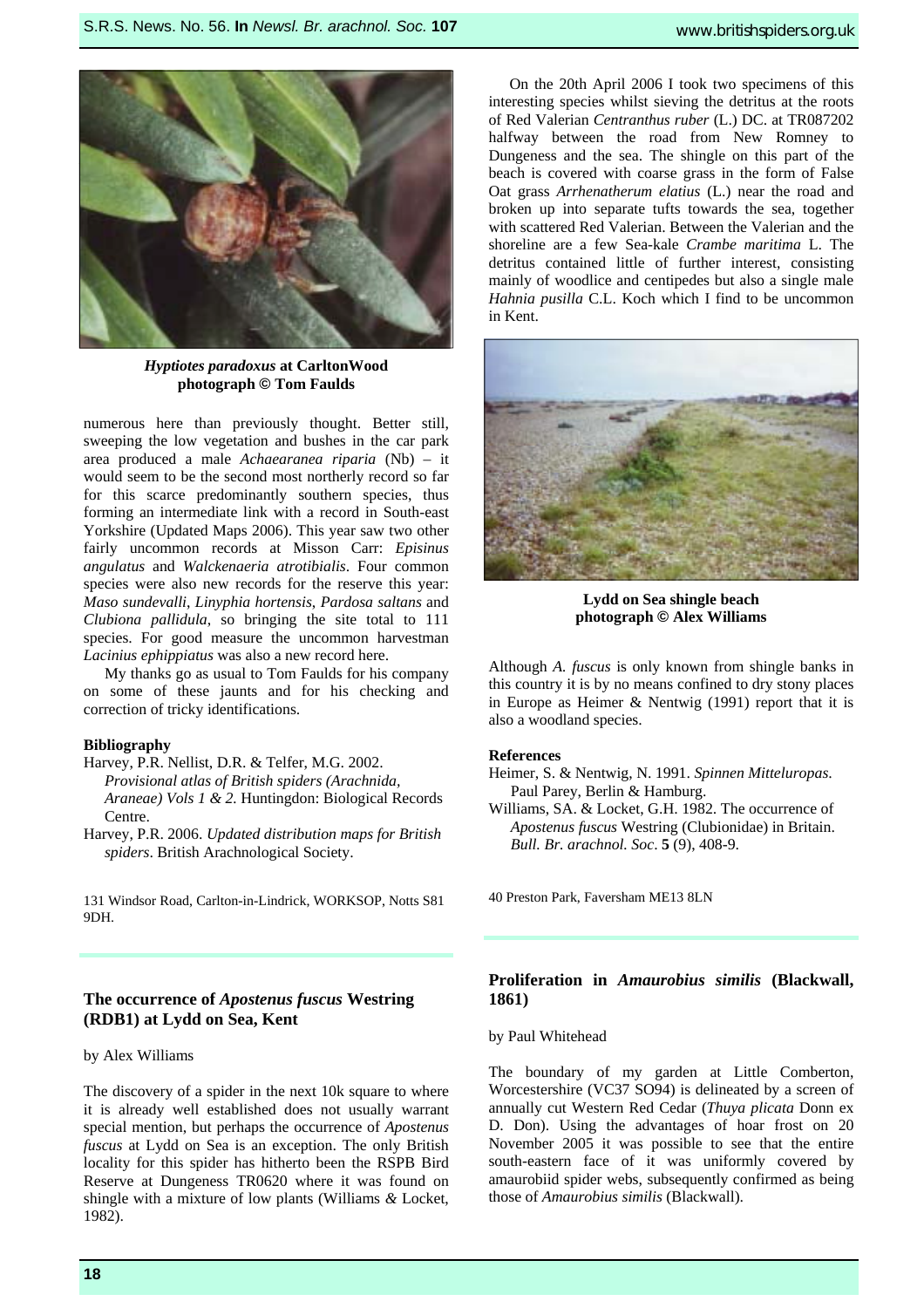

**Representative density of webs of** *Amaurobius similis* **(Blackwall) on frosted** *Thuya plicata* **screen, Little Comberton, Worcestershire, 20 November 2005** 

The screen is 2.1m high and 141m long. A count of 44 webs in a 1.8m length of its south-eastern face extrapolates to a total of c3450 webs, which are also sited on the north-western face of the screen but in lesser numbers; these were not counted. The mean density of webs is therefore 12 per square metre of screen face, which confirms the remarkable effectiveness of such a screen for invertebrate flight interception and as their resting place. This provides a real estimate of the size of the spider population, for all of the webs were constructed in the seven week time span that elapsed after the screen was cut. Cut *Thuya plicata* is clearly specifically favoured by *A. similis* because where a more open-textured Lawson Cypress (*Chamaecyparis lawsoniana* (A. Murray) Parl.) is planted in the screen webs were virtually non-existent. This provides further telling evidence of the extent of anthropogenic impacts on spider faunas.

Moor Leys, Little Comberton, PERSHORE, Worcestershire WR10 3EH.

# **An update on** *Megalepthyphantes* **sp. nov.**

#### by A. Russell-Smith

Since I last wrote about this relatively new addition to our fauna in Newsletter 102 (July 2004), there have been a number of additional records of the species that extend our knowledge of its distribution and habitats. On the  $1<sup>st</sup>$ of February 2005, I collected a single female from a small rotten elm stump on the edge of my garden in Doddington, Kent (TQ 951580). On the same date another female was taken from a well-rotted fallen trunk of field maple in a hedgerow of a chalk grassland field about 500m from my house but in the neighbouring parish of Newnham (TQ 955578). Both of these localities lie about 6 miles inland from the stretch of the North Kent coast where it has been taken previously. A further female was sorted from a pile of rotting grass on the edge of Sharsted Wood, next to my garden on the 28<sup>th</sup> August 2005. Finally, I visited Camber Sands, near Rye in Sussex on  $22<sup>nd</sup>$  October 2005 in the company of Evan Jones and Richard Price. Here I was surprised to find a male and two females in deep and quite damp pockets in the yellow dune zone dominated by marram grass (TQ 9540918614).

In addition to Kent, this species has now been recorded from East Sussex, confirming the suggestion in my previous note that it was likely to be found in other coastal areas in southern Britain. However, it is now clear that it is certainly not confined to shingle, as was previously thought, and in fact occurs in quite a wide range of habitats. The only feature that these appear to have in common is that they are all relatively damp. While adults of both sexes have been found in autumn in the field layer of coastal grasslands (on both shingle and sand dunes), females have been found in rotten stumps and logs in woodlands and hedgerows later in the winter. It is possible that these females are using such micro-habitats as overwintering refugia but where they occur in autumn has yet to be determined. Clearly, there is still a great deal to be learned about the biology of this species but this will require active field-work in both autumn and winter in a range of different habitats.

1 Bailiffs Cottage, Doddington, Sittingbourne, Kent ME9 0JU. E-mail: mrussellsmith@btinternet.com

#### *Ero aphana* **at Horsenden Hill**

by Mick Massie

Rising to the dizzy summit altitude of 85m, Horsenden Hill open space (TQ162844) is a Site of Metropolitan Importance with 143 ha of varied habitats: grassland, hedges and woodlands. It is in Ealing and is the highest point in NW London, with a view of 6 counties, the North Downs, Chilterns and 10 London Boroughs. It the site of an ancient hill fort and was an anti-aircraft battery in WW II. To the south and east the hill is bounded by the Grand Union Canal (Paddington branch). To the south-west lies Perivale Wood Nature Reserve, run by the Selborne Society.

As for much of Middlesex, the solid geology is Eocene with sand and loam Claygate Beds on the higher ground over London Clay. The same Claygate Beds form the upper slopes of the hills at Harrow, Hampstead, and Highgate. Small remnants of glacial drift Pebble Gravels form the hill cap (London Ecology Handbook 16).

Horsenden Hill is the location for an annual joint meeting of London Natural History Society and Butterfly Conservation which focuses on the White-letter Hairstreak, the larvae of which feed on elm. This is traditionally in late June. As a novice arachnologist, I took along my sweep net. I had only started recording spiders a few weeks earlier and still have a lot to learn, mainly by making public and embarrassing identification goofs. My spider list for the day amounted to a grand total of nine species!

One of the small spiders I swept had two pairs of abdominal tubercles, and I began to suspect I may have an *Ero* species. The anterior pair were much closer together than the posterior, so my field guide indicated *E. tuberculata* as the likely species. I took a microscope